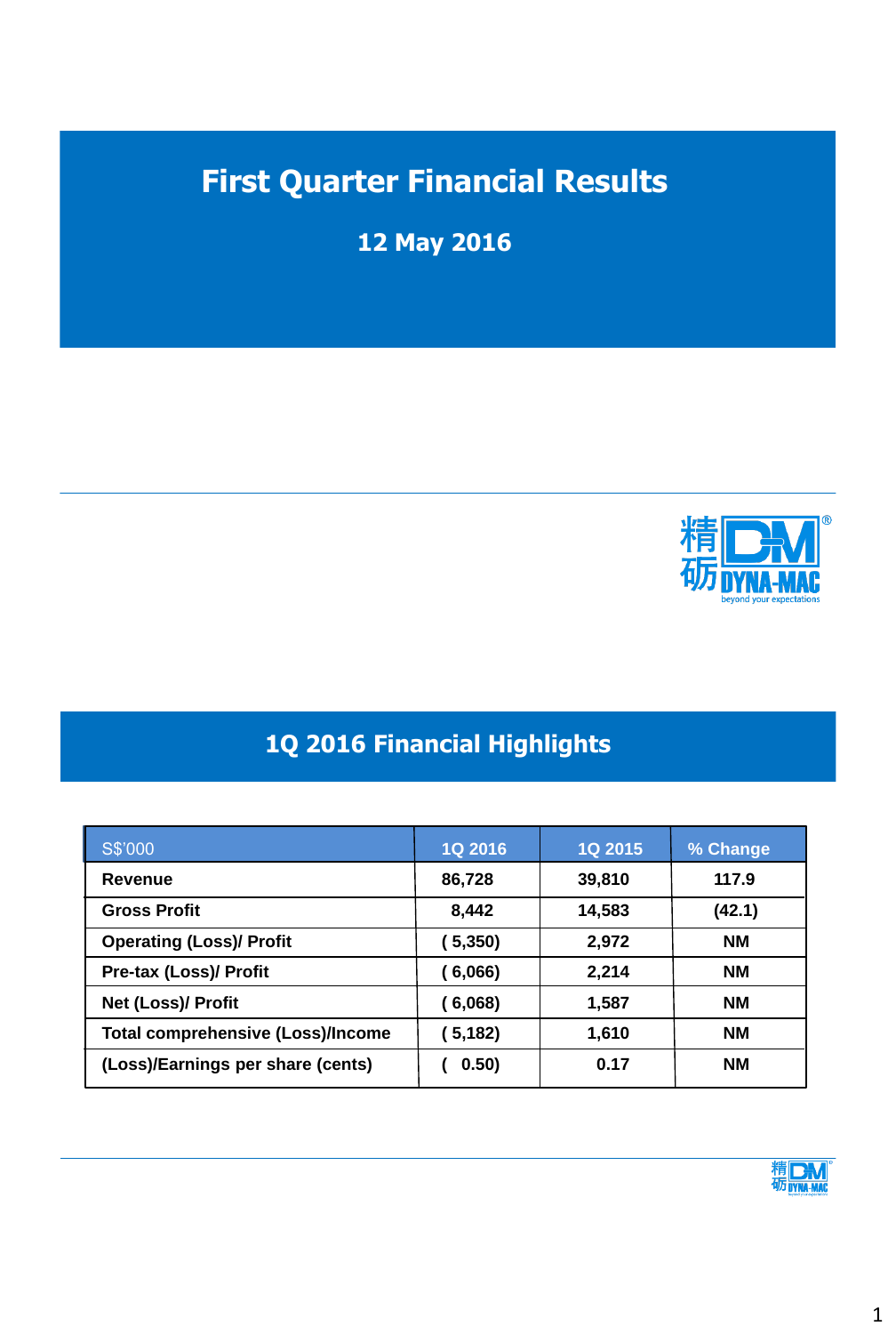





**Quarterly Net (Loss) Profit : 2012 to 1Q 2016**



2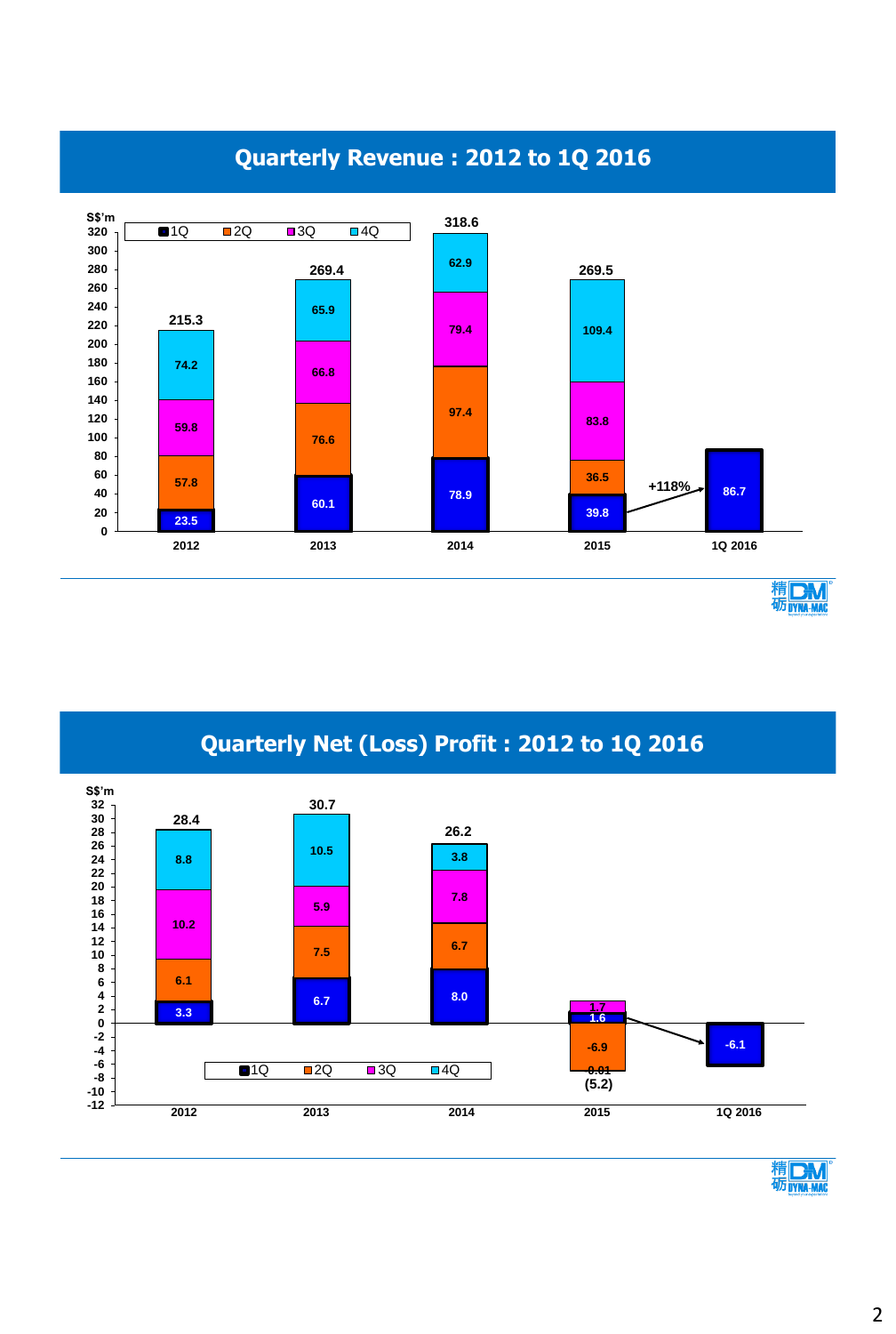## **Cashflow**

| Year<br>Description (S\$'m)                                                                | <b>1Q 2016</b> | <b>1Q 2015</b> | % Change |
|--------------------------------------------------------------------------------------------|----------------|----------------|----------|
| Cashflow from operations before<br>working capital changes                                 | (3.9)          | 10.3           | ΝM       |
| Net cash (outflow)/inflow from<br>operating activities                                     | 35.0           | (20.1)         | ΝM       |
| Net cash outflow from<br>investing activities                                              | (0.8)          | (0.9)          | 11.1     |
| Net cash provided by/(used in)<br>financing activities                                     | $0.2^{\circ}$  | 221            | 99.0     |
| Cash & cash equivalents<br>(a)<br>Bank Deposits with maturity<br>(b)<br>more than 3 months | 119.5          | 17.0<br>26.3   | ΝM<br>ΝM |
| Cash and bank balances $(a) + (b)$                                                         | 119.5          | 43.3           | ΝM       |

#### **Cash & Cash equivalents at \$119.5 million**



**Quarterly Gross (Loss) & Net (Loss) Profit Margin : dependent on timing in project recognition**



精DM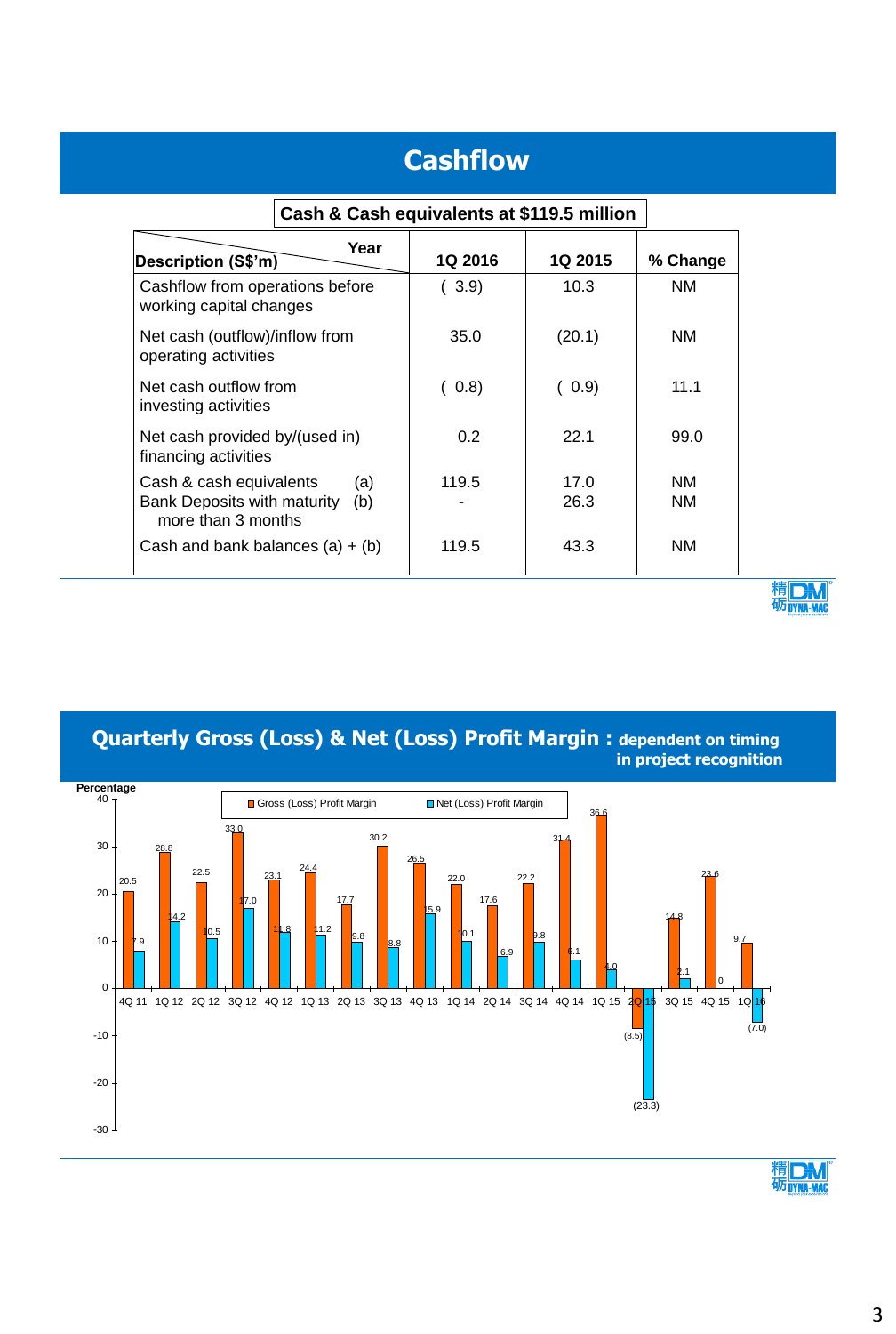### **Breakdown of Business Segment**



| l Segment          | <b>1Q 2016</b> | 1Q 2015   | FY 2015   |
|--------------------|----------------|-----------|-----------|
|                    | (S\$'000)      | (S\$'000) | (S\$'000) |
| l Offshore Modules | 86.424         | 39.544    | 263,205   |
| l Others           | 304            | 266       | 6.307     |
|                    |                |           |           |
| Total              | 86,728         | 39,810    | 269,512   |



Power Generation

### **Deliveries & Completions in 1Q 2016**

| vpe                              | <b>No. of Units</b> |
|----------------------------------|---------------------|
| <b>FPSO Topside Modules</b>      |                     |
| Block 15/06 East Hub Development |                     |
| I FPSO Kraken                    |                     |
| Total No. of FPSO Modules        |                     |



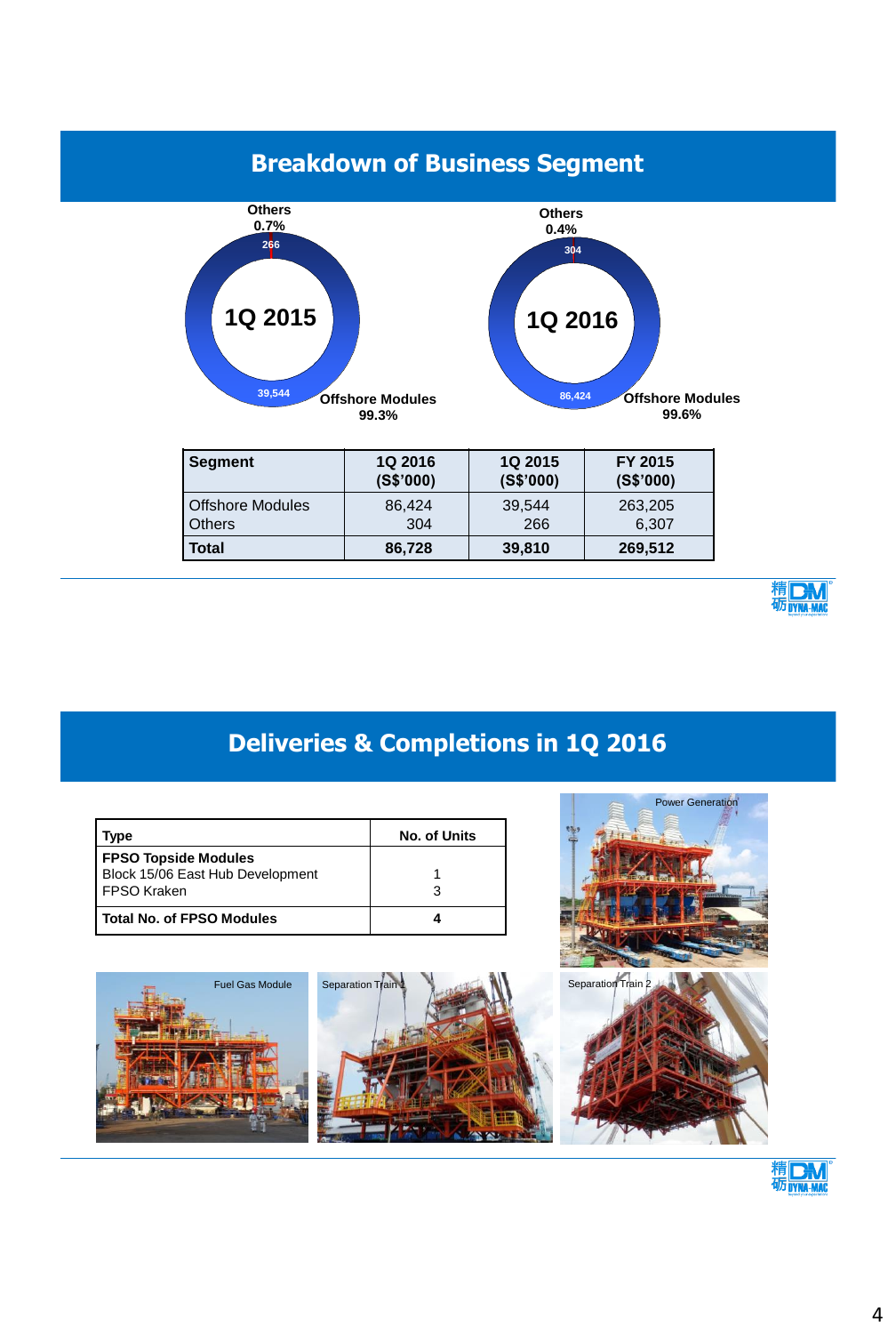

Net Order Book: Despite challenging market environment, we expect to grow our order book

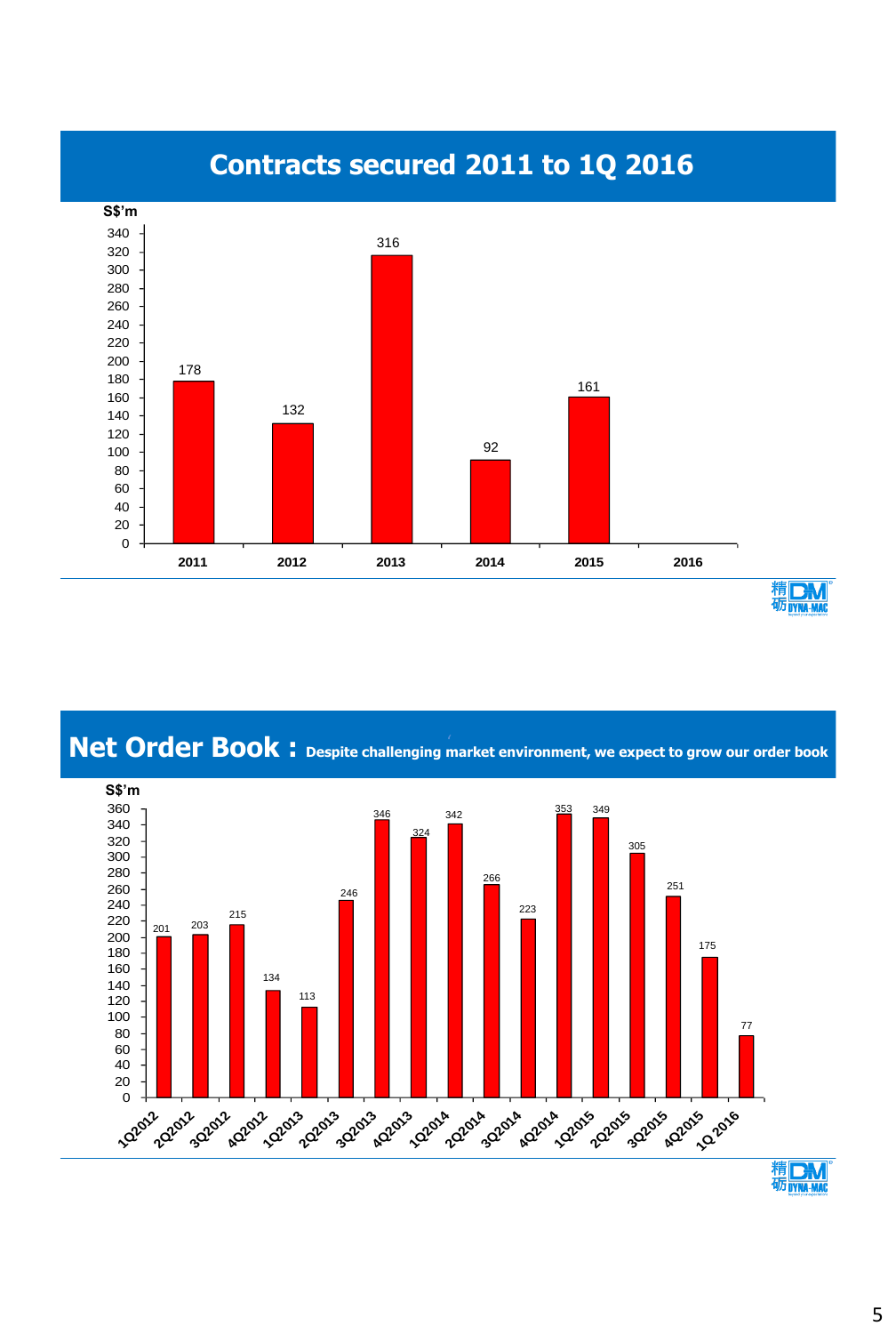

# **Summary**

- **Net Order book stands at \$77 million as at to-date with completions & deliveries extending into 2016**
- **Market environment remains challenging**
- **Focus on growing core business, improving operational efficiency, building on established track record**
- **Expanding product capabilities & customer base**
- **Rightsizing efforts to match work volume**